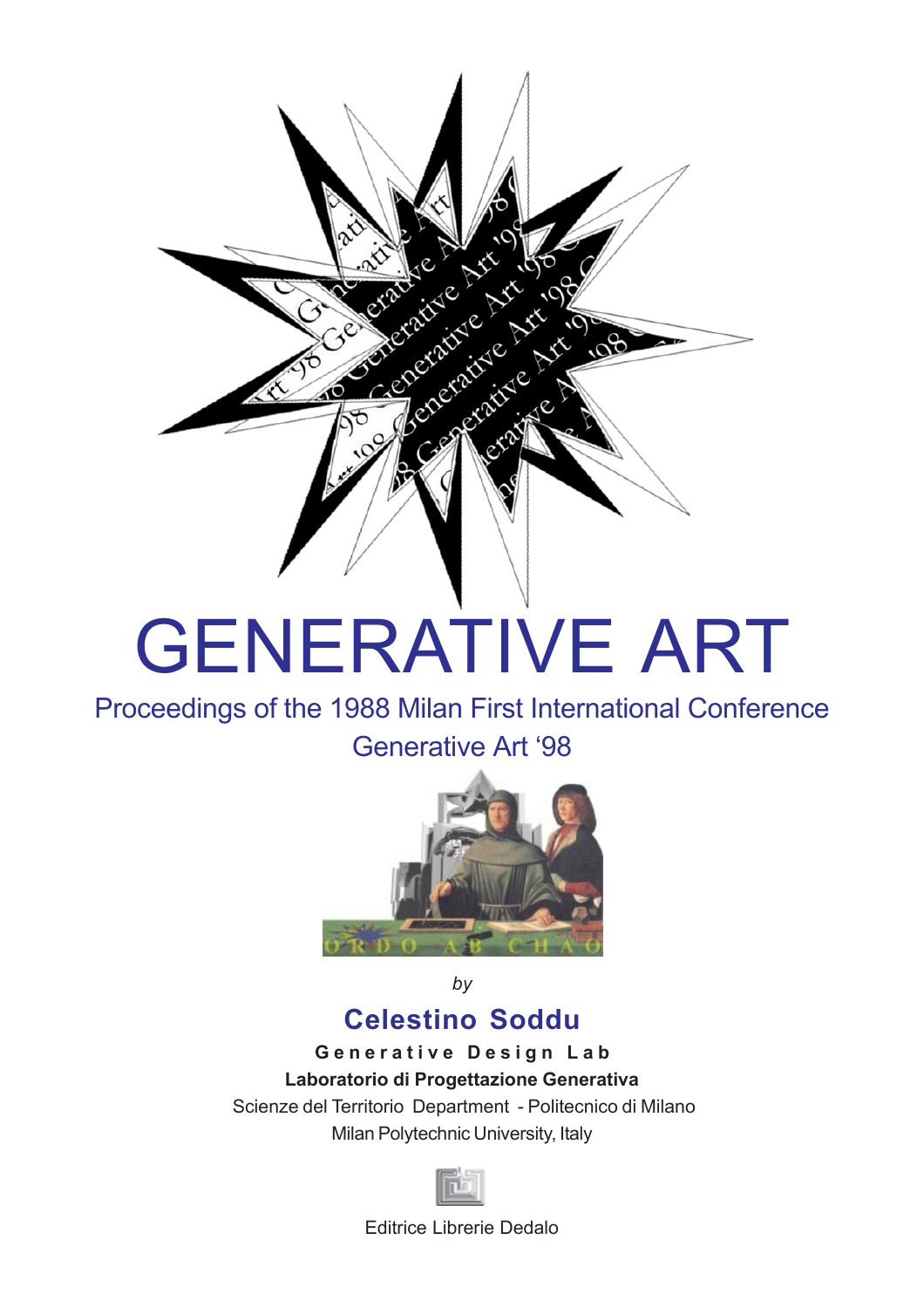

## **GENERATIVE ART '98**

GA'98, First International Conference Politecnico di Milano, Milan Polytechnic University, 16-18/12/1998 Proceedings edited by - Atti del convegno a cura di **Celestino Soddu** Generative Design Lab - Laboratorio di Progettazione Generativa DST, Politecnico di Milano E-mail: celestino.soddu@polimi.it http://soddu2.dst.polimi.it collaboration: Maia Kagawa and Antonio Pozzi

*2* **Questa prima edizione è di 250 copie. Ogni copia e' differente e numerata. In ogni copertina vi e' un modello tridimensionale diverso di architettura generativa progettata da Celestino Soddu.**

**This first edition is printed in 250 copies. Each one is different and numbered. Each cover shows a different 3D model of generative architecture designed by Celestino Soddu**

*Copy N°*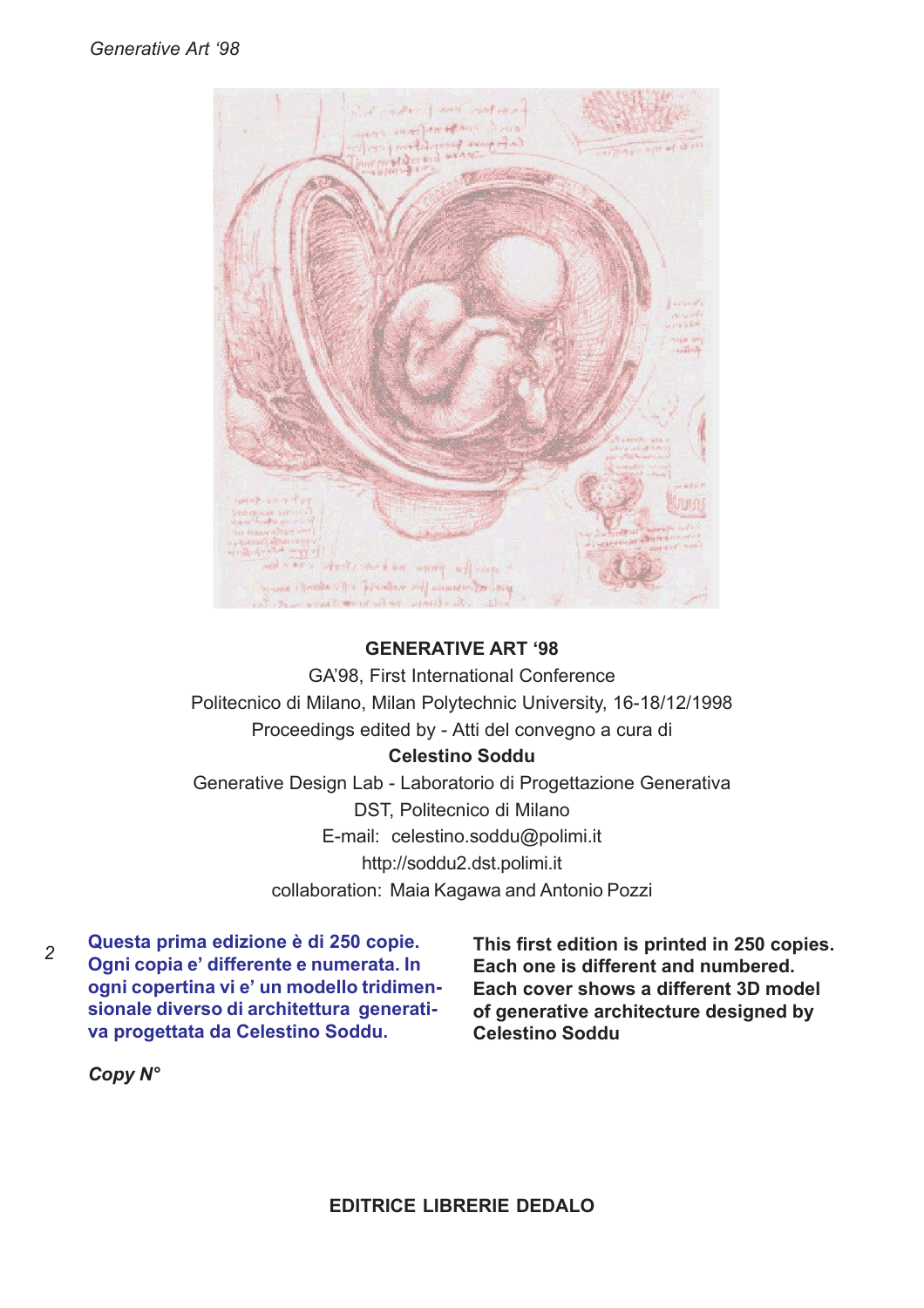*3*

## **Index**

| $\overline{7}$ | Argenia, a generative natural design<br>Celestino Soddu, Director of Generative Design Lab, Politecnico di Milano,<br><b>Milan Polytechnic University</b>                                                                                        |
|----------------|--------------------------------------------------------------------------------------------------------------------------------------------------------------------------------------------------------------------------------------------------|
| 42             | Macrogenesis<br>John Hamilton Frazer, Professor, Dean of the School of Design - The Hong<br><b>Kong Polytechnic University</b>                                                                                                                   |
| 59             | The ideological basis of generative expression in design<br>Mirja Kälviäinen, Vice Principal, Ph.D., The Kuopio Academy of Crafts and<br>Design, Finland                                                                                         |
| 79             | The Artist's Intentions and Genetic Coding in Algorithmically Generated Drawings<br>Hans Dehlinger, Professor at the Department of Product-Design, Director of<br>the Institute "Design - Kunst - Computer" at the University of Kassel, Germany |
| 97             | Schema Emergence in Generic Design (Architecture and Industrial design)<br>Rivka Oxman, Technion, Israel Institute of Technology. Technion City, Haifa,<br><b>Israel</b>                                                                         |
| 104            | From Ramon Lull to Image Idea Generation<br><b>Owen F. Ransen, Computer Graphics Consultant</b>                                                                                                                                                  |
| 113            | An Artificial Intelligence Approach to Industrial Design Support<br>Ming-xi Tang, School of Design - The Hong Kong Polytechnic                                                                                                                   |
| 127            | There is a universal visual grammar!<br>Peter Stebbing, Professor at Hochschule für Gestaltung, Schwäbisch Gmünd,<br>Germany                                                                                                                     |
| 148            | Verba, Scripta et Alea Generatim<br><b>Enrica Colabella, Politecnico di Milano, Milan Polytechnic University</b>                                                                                                                                 |
| 155            | Generative art in cellular automata that include principles from quantum theory<br>Philip Van Loocke, Professor at the Lab for Applied Epistemology, University<br>of Ghent, Belgium                                                             |
| 167            | Microgenesis<br><b>Cristiano Ceccato, School of Design - The Hong Kong Polytechnic</b>                                                                                                                                                           |
| 178            | Collage, Technology and Creative Process<br>Penny Feuerstein, The Art Institute of Chicago                                                                                                                                                       |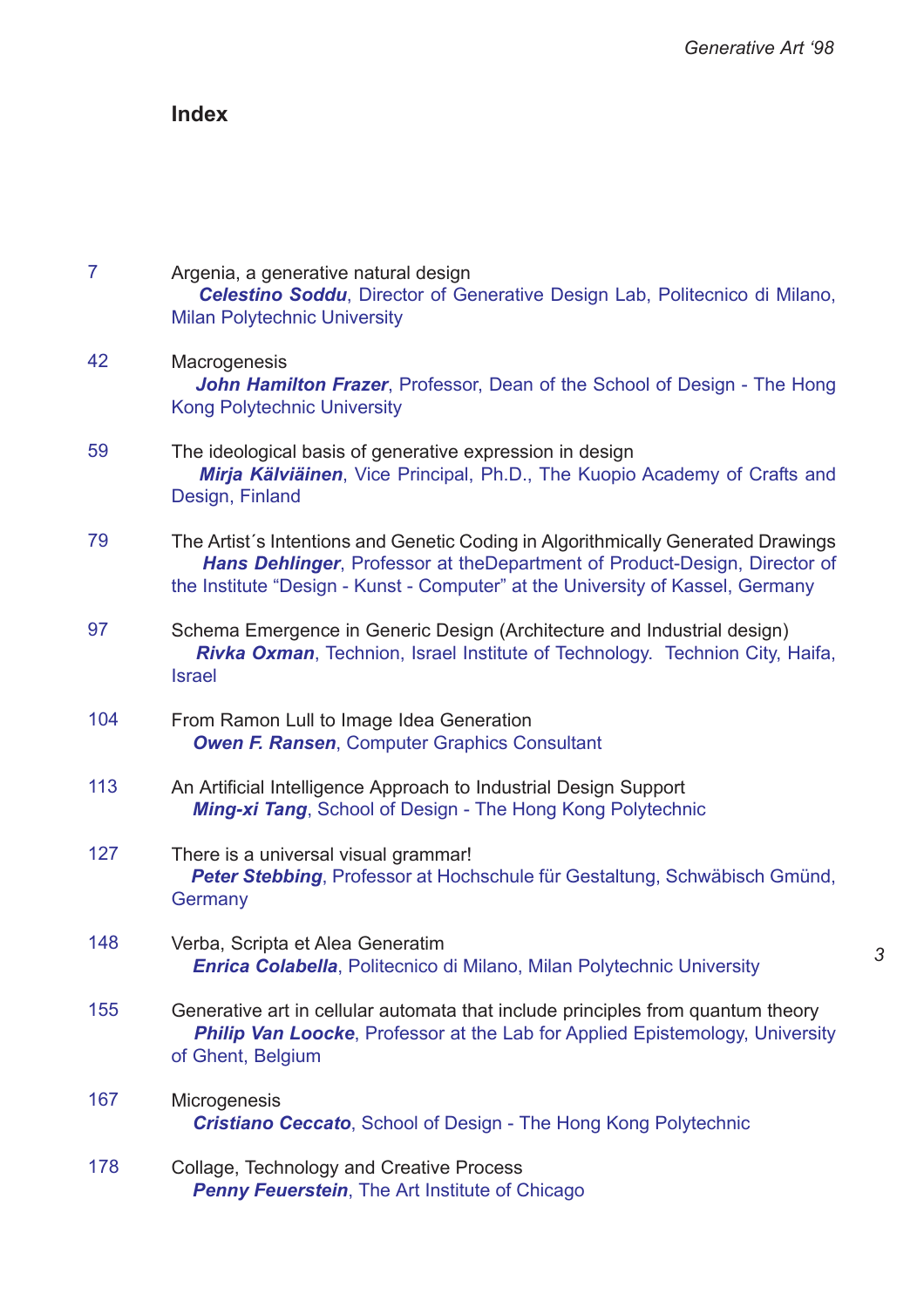| 189 | The genetic code of drawing: A Systemic-functional approach to the semiotics of<br>visual language<br><b>Howard Riley, Swansea Institute of Higher Education, University of Wales</b>                |
|-----|------------------------------------------------------------------------------------------------------------------------------------------------------------------------------------------------------|
| 201 | Designing the Undesigned: Emergence as a tool for design<br><b>Michael Pontecorvo, Chief Technologist/Founder Emergent Design, USA</b>                                                               |
| 221 | Evolutionary Banners: exploring a generative design approach<br>Richard Gatarski, School of Business, Stockholm University, Sweden                                                                   |
| 241 | The Nagual Experiment<br><b>Mauro Annunziato, ENEA, Italy</b>                                                                                                                                        |
| 251 | <b>Atomic Revolution</b><br><b>Edward Suzuki-Hoerdt, Architect, Japan</b>                                                                                                                            |
| 274 | Design methodology in Higher Education and the role of Generative Approach to<br>problem-solving<br><b>David Hartwell</b> , School of Design and Manufacture, DeMontfort University,<br>Leicester UK |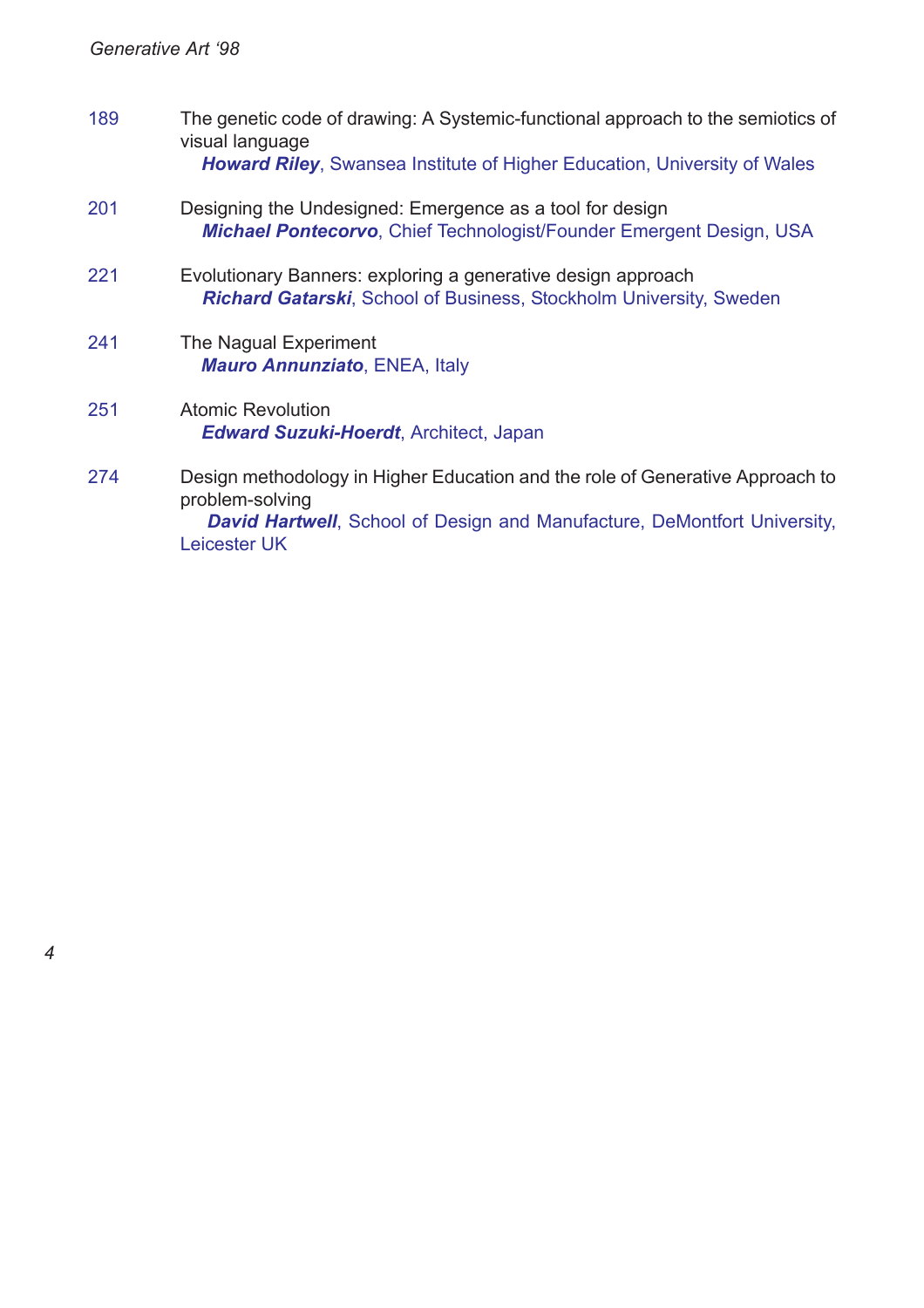**L'Arte Generativa** non e' una tecnologia, non e' solo uno strumento informatico ma e' un modo di pensare il possibile, un modo di vivere la propria creativita'.

L'Arte Generativa costruisce il possibile creando regole evolutive che generano eventi che, se da una parte, sono imprevedibili e sorprendenti, dall'altra rispecchiano fedelmente l'identita' e riconoscibilita' dell'idea, ne sono la naturale rappresentazione.

L'Arte Generativa e' un modo di pensare e di progettare che ritrova uniti dallo stesso entusiasmo architetti e matematici, poeti e musicisti, fisici e semiologi, filosofi e pittori, ingegneri e designers.

Ho iniziato le mie ricerche teoriche ed operative sull'Arte Generativa da molti anni. Ed ho sperimentato questo approccio nelle immagini d'arte, in Architettura, nell'evoluzione della citta' e nell'Industrial Design. E' stato un lavoro portato avanti con determinazione ma spesso in solitudine. Fanno eccezione gli stimoli e le indicazioni preziose che Carlo Ludovico Ragghianti e Decio Gioseffi hanno voluto darmi, individuando con me i campi e le logiche possibili di questo processo creativo, ed accogliendo e pubblicando il mio lavoro.

Ho poi intuito che un'occasione come quella di GA'98, con la sua trasversalita' disciplinare, sarebbe stata il passo necessario perche' un gruppo di entusiasti che sviluppano ricerche avanzate, ma non ancora diffuse, come quelle sui processi generativi, potessero ritrovarsi in obiettivi comuni e crescere nello scambio.

E' nata cosi' la prima conferenza internazionale Generative Art '98, che si e' svolta al Politecnico di Milano e che ho organizzato con Enrica Colabella e con i miei laureandi e ricercatori del Laboratorio di Progettazione Generativa. Ha partecipato un gruppo di persone entusiaste e fortemente motivate che ha immediatamente trovato un linguaggio comune.

Gli aspetti creativi di una grammatica visuale universale (Stebbing) e gli aspetti didattici dell'insegnamento generativo del progetto

The Generative Art is not a technology, it is not only a computer tool but it is a way to think the possible world, a way to live our own creativeness.

The Generative Art builds possible worlds by creating evolutionary rules that produce events that if, on one side, they are unpredictable and amazing, from the other one they mirror the identity and recognizability of the idea, they are the natural representation of it.

The Generative Art is a way to think and to design. Following this approach we can find, united by the same enthusiasm, architects and mathematicians, poets and musicians, physicists and semiothics, philosophers and painters, engineers and designers.

I have begun my theoretical and operational research on the Generative Art from many years. And I have experimented this approach in Architecture, in the urban evolution, in the Industrial Design and in the images of art. I brought ahead this job with determination but often in loneliness. With an exception. The stimulus and the precious indications that Carlo Ludovico Ragghianti and Decio Gioseffi have wanted to give to me identifying with me the fields and the possible logics of this creative path. Then I have realized that an occasion as that of GA'98, with its transversality to disciplines, would have been the necessary footstep because a group of enthusiastic people that developed advanced researches, but not yet diffused, as those on the generative processes, could find themselves in common objectives and they can increase and exchange their ideas.

So the first international conference Generative Art '98 came up. GA'98 happened in the Milan Polytechnic. I have organized it with Enrica Colabella and with my students and researchers of the Generative Design Lab. A group of enthusiastic and strongly determined people has presented their work, and this group has immediately found a common language.

The aspects of an universal visual grammar (Stebbing) and the didactic aspects of the generative teaching of the project (Riley, Hartwell)